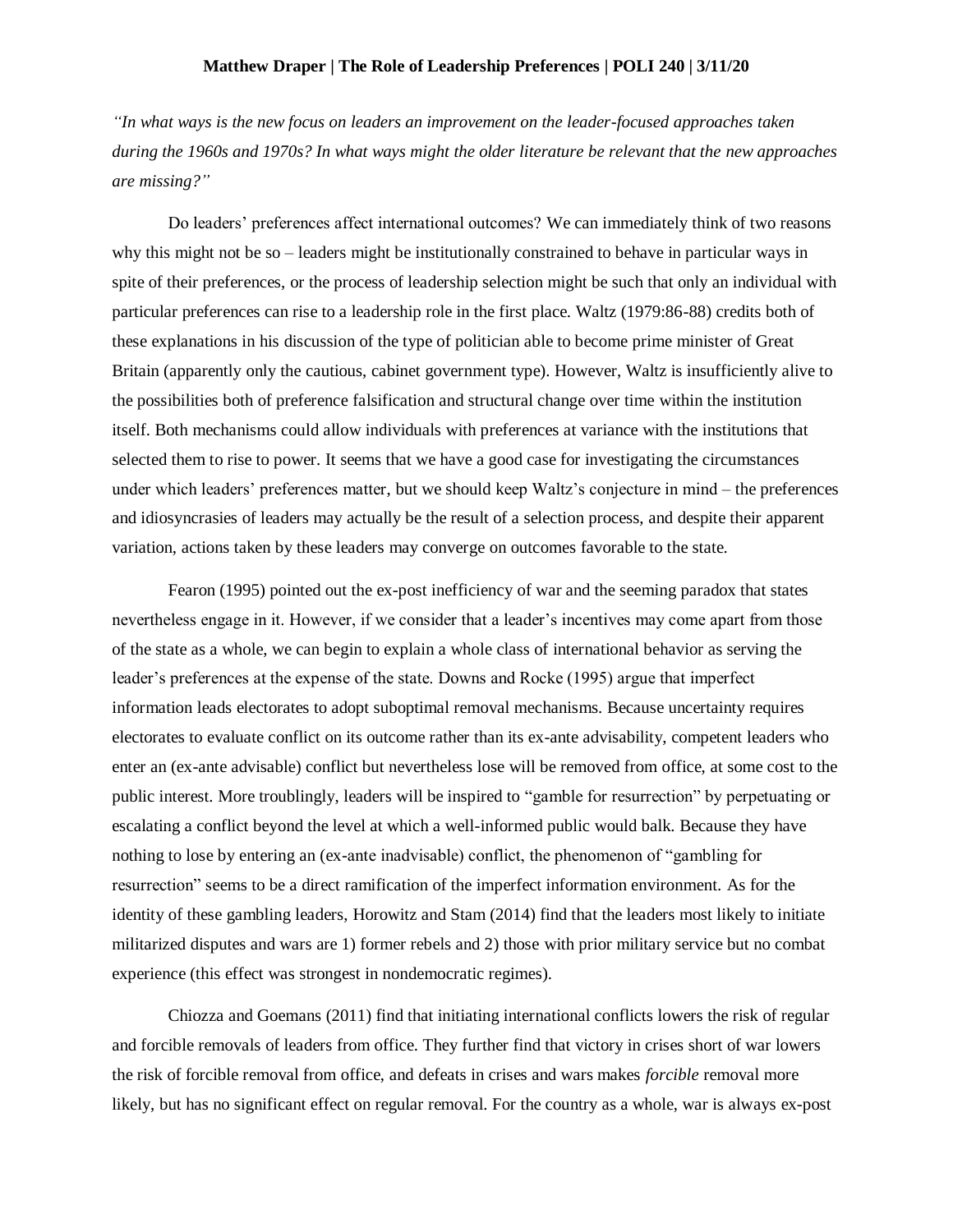inefficient, but maybe not for the leaders as individuals because they can perpetuate themselves in office by continuing the conflict. This seems to be related to gambling for resurrection (or as they put it, "gambling for survival," in the sense that it describes a case where the incentives of the individual leaders come apart from the incentives of the states they rule. Leaders at risk of forcible removal will be more likely to initiate a conflict when the prospects of removal with punishment are high, and if it is possible to send one's political opponents to fight a war ("fighting for survival"), leaders will be more likely to initiate conflict. One missing piece of the explanation seems to be any informal constraint mechanisms by which society constrains the leader.

States might be more likely to achieve fully rational outcomes than individuals. Kahler (1998) introduces prospect theory to explain individual-level deviations from expected-utility theory. He predicts that the field will continue to relax rationalist assumptions to accurately model bounded rationality, deconstruct the unitary state, and account for cultural beliefs. Assumptions of rationality should not be held dogmatically, and institutional design must account for people as they are. Kahler is skeptical of attempts to aggregate upwards that do not make their assumptions explicit, and he argues that individuallevel behavior may be swamped by group-level phenomena like culture. He suggests that we pay more attention to culture, norms and identity. McDermott (2004) argues that prospect theory usefully incorporates features of human cognition (such as loss-aversion and framing effects) that are typically absent in rational-choice models. While prospect theory provides a micro-foundational basis on which to understand decision-making, it has limited applicability to group behavior and does not account for emotion, rendering it of uncertain utility in political science.

Saunders (2009) argues that leaders can be usefully characterized on the basis of their causal beliefs about the origin of threats, and she further argues that this variation in the attributes of individual leaders must play a vital role in any explanations for how states use military force. Saunders identifies "internally focused" leaders who see a causal connection between threatening foreign and security policies and the internal organization of other states, and are thus more willing to undertake "transformative" interventions, whereas "externally focused" leaders diagnose threats directly from the foreign and security policies of other states, prompting them to pursue "nontransformative" strategies. She asserts that beliefs regarding internal vs. external focus are typically set in late adolescence and early adulthood. In a similar vein, Gross Stein (2017) argues that rational choice is a normative baseline for group decision-making, and that our goal should be to establish thresholds for when psychology affects rational outcomes.

Yarhi-Milo (2013) proposes that individual perceptual biases interact with organizational interests and practices to influence precisely which types of indications of foreign behavior are deemed credible.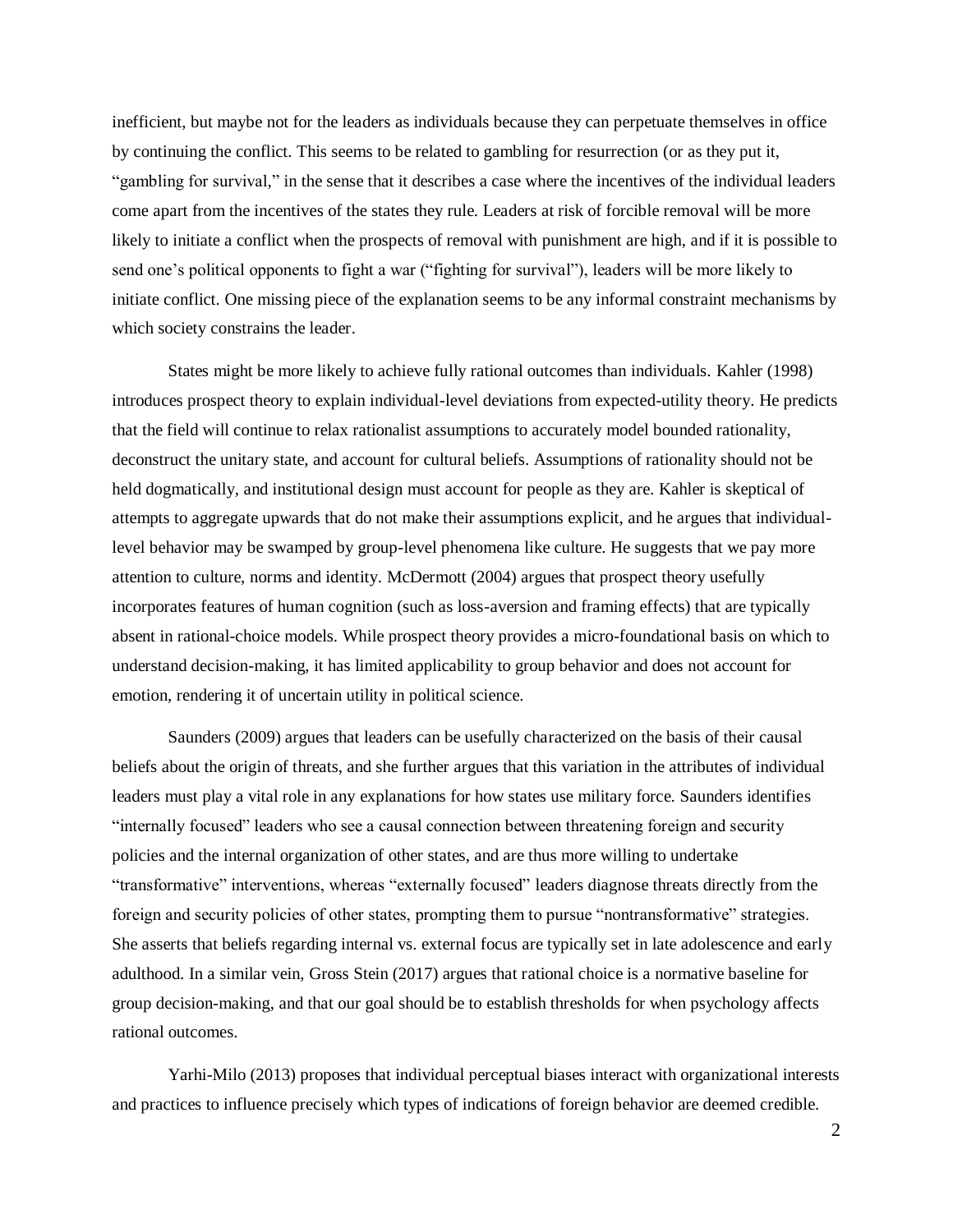As a result, the theory predicts disagreement between a state's political leaders and its intelligence community, with decisionmakers deemphasizing costly signals in favor of vivid events and personal connections with foreign leaders. Calling this the selective attention thesis ("individual biases influence credibility"), she distinguishes it from models of behavior based on capabilities and costly signals. Her fundamental argument is that leaders update disproportionately based on interactions with foreign leaders and significant events. It is unclear, however, whether we should view this as a fundamentally different process from mere Bayesian updating.

The background of leaders seems to matter. However, given the impossibility of observing a counterfactual it seems very difficult to demonstrate that any particular international outcome was a function either purely or primarily of leadership idiosyncrasy. On the long view, such perturbations may be mere noise, obscuring the elegant dance of national interests that Waltz described. To the extent that leaders deviate from expected utility theory because they are human, we should expect similar deviations to occur in the aggregate. Work on the formative effects of individual background seems to me to be incapable of overcoming Waltz's conjecture that the people who rise to power do so because their preferences are appealing to the state. Useful work in this area might examine historical examples of leaders maintaining preferences at variance with those of their selectorate over the long term. But we might expect preferences to change in the long term, particularly if a skillful leader were able to motivate a reinterpretation of the national interest. The concept of a preference seems unhelpful in answering this question. On balance, prospect theory seems less useful than a focus on the background and characteristics of particular leaders, but both approaches dramatically enrich the explanatory possibilities open to us. However, before introducing an explanation relying on the psychology of leaders, we should shoulder the burden of demonstrating that Waltz's conjecture does not apply in the case under consideration.